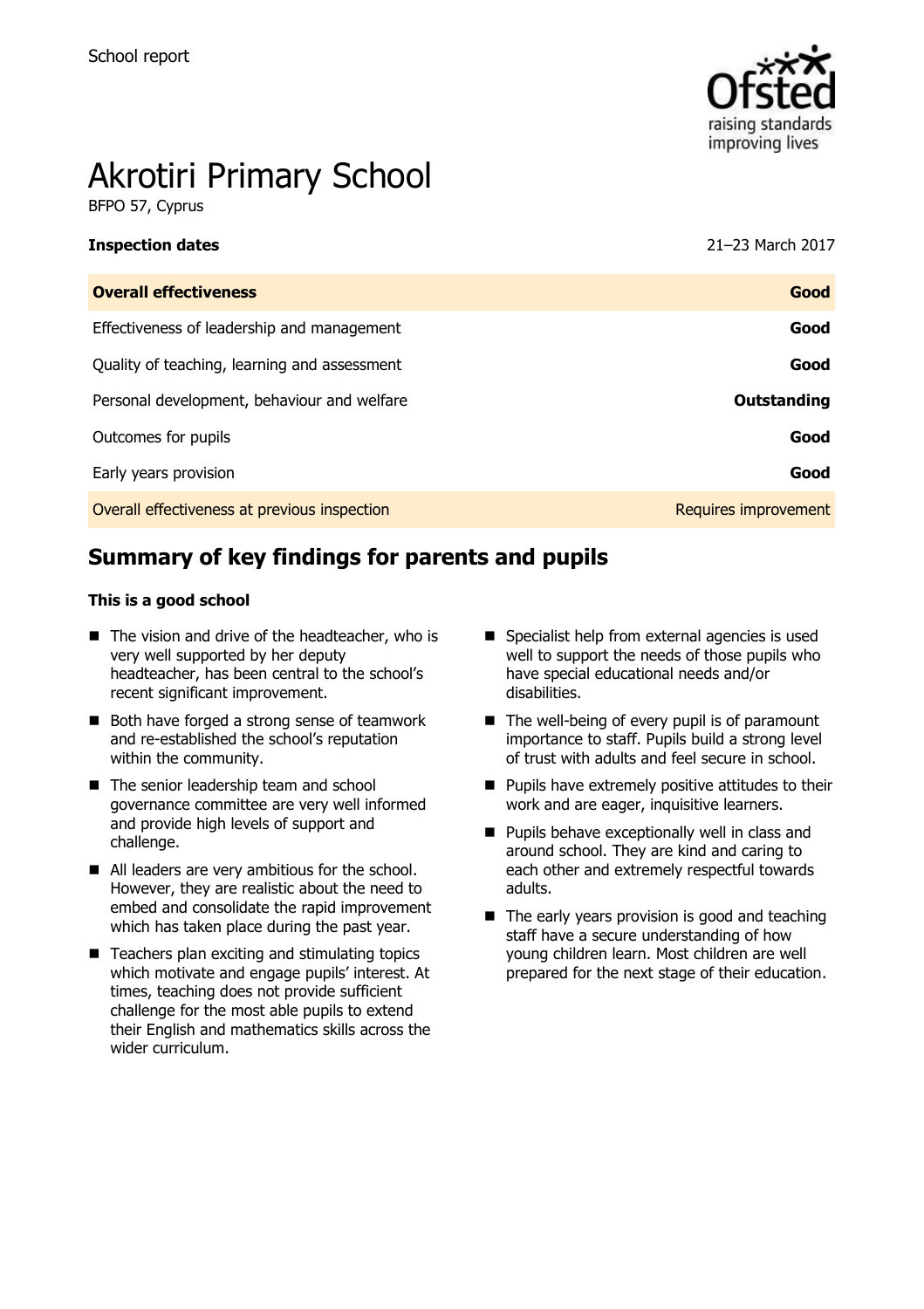

## **Full report**

-

## **What does the school need to do to improve further?**

- Fully embed and consolidate all the initiatives which have been introduced over the past year so that they become firmly rooted in everyday practice.
- **E** Strengthen the outcomes of the most able pupils, including those in the early years, by ensuring that teachers provide more opportunities and greater challenge for them to extend their English and mathematics skills throughout the wider curriculum.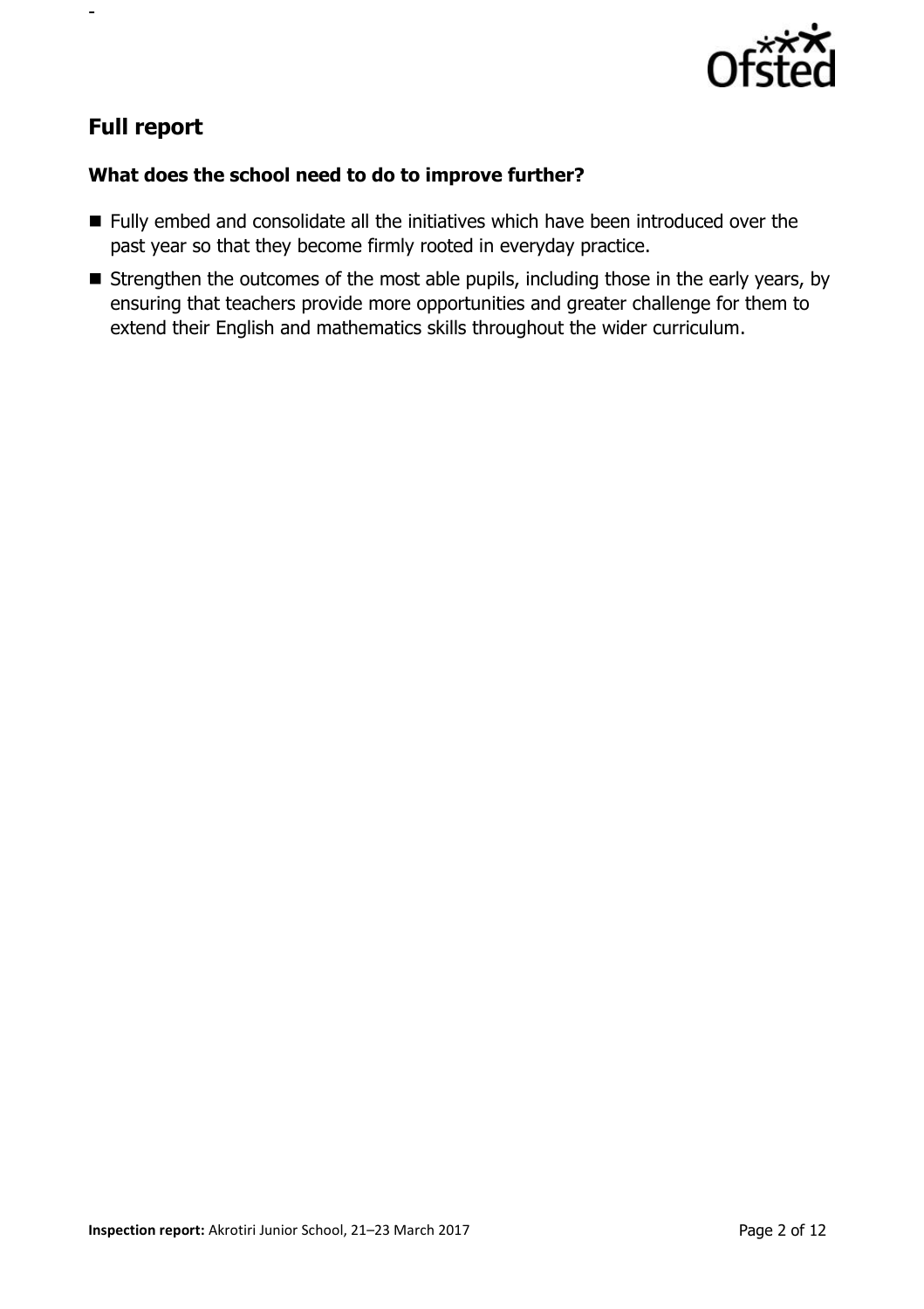

## **Inspection judgements**

-

## **Effectiveness of leadership and management Good**

- The headteacher has been instrumental in steering the school through its journey of improvement. Her strong senior leadership team share her high expectations both of teachers and of pupils. Improvements have been very rapid and leaders understand that there is now a need to embed all the initiatives and consolidate all the positive changes.
- Leaders have successfully reshaped the culture of the school to ensure that all pupils have 'roots to grow and wings to fly'. One parent summed up the views of many by explaining that 'the headteacher has turned this school around in the last year with the help of dedicated staff and a team of enthusiastic school governors'. Another commented, 'The difference is amazing.'
- Leaders have an accurate understanding of the strengths and the areas of the school that need to improve. The headteacher effectively uses expertise from other Ministry of Defence (MOD) schools in Cyprus and external consultants to provide high-quality training for teaching staff. Training is sensitively tailored to meet the needs of individuals. The robust performance management systems for staff are linked closely with the actions identified for improvement.
- Through the rigorous analysis of information gained from regular pupil progress checks, senior leaders have a robust knowledge of how well each individual is doing. Any dips in progress are quickly identified and discussed with class teachers. Extra support is put into place where required, and its success carefully reviewed.
- Leaders responsible for improving outcomes in reading, writing and mathematics play a full role in making sure that the quality of teaching is good. They do this by creating clear improvement plans and sharing good practice. Moderating pupils' work with other local MOD schools also enables leaders to ensure that teachers at Akrotiri assess pupils' work as rigorously as others. Specialists responsible for subjects other than English and mathematics have clear priorities for improving the quality of teaching in their respective areas.
- The new rich and exciting curriculum fully engages and motivates the pupils. Stimulating topics, such as 'burps, bottoms and bile', make learning about the human body fun. A topic on 'tremors' enables pupils to develop their scientific, historical and geographical skills when they find out about rocks and the impact of volcanoes on human life, such as in Pompeii.
- Pupils' spiritual, moral, social and cultural development is promoted very well through all aspects of the curriculum. The school's values of 'respect, aspiration, honesty, teamwork, creativity and responsibility' are skilfully woven into everyday school life. Older pupils relish their role as playground leaders when they help the younger children to play team games and work cooperatively with each other. Pupils show respect and tolerance for religions other than their own and enjoy celebrating a wide range of different festivals. They explore the local history of the island, play various musical instruments and show an impressive knowledge of different artistic styles. The way in which representatives of the school council are democratically voted for is a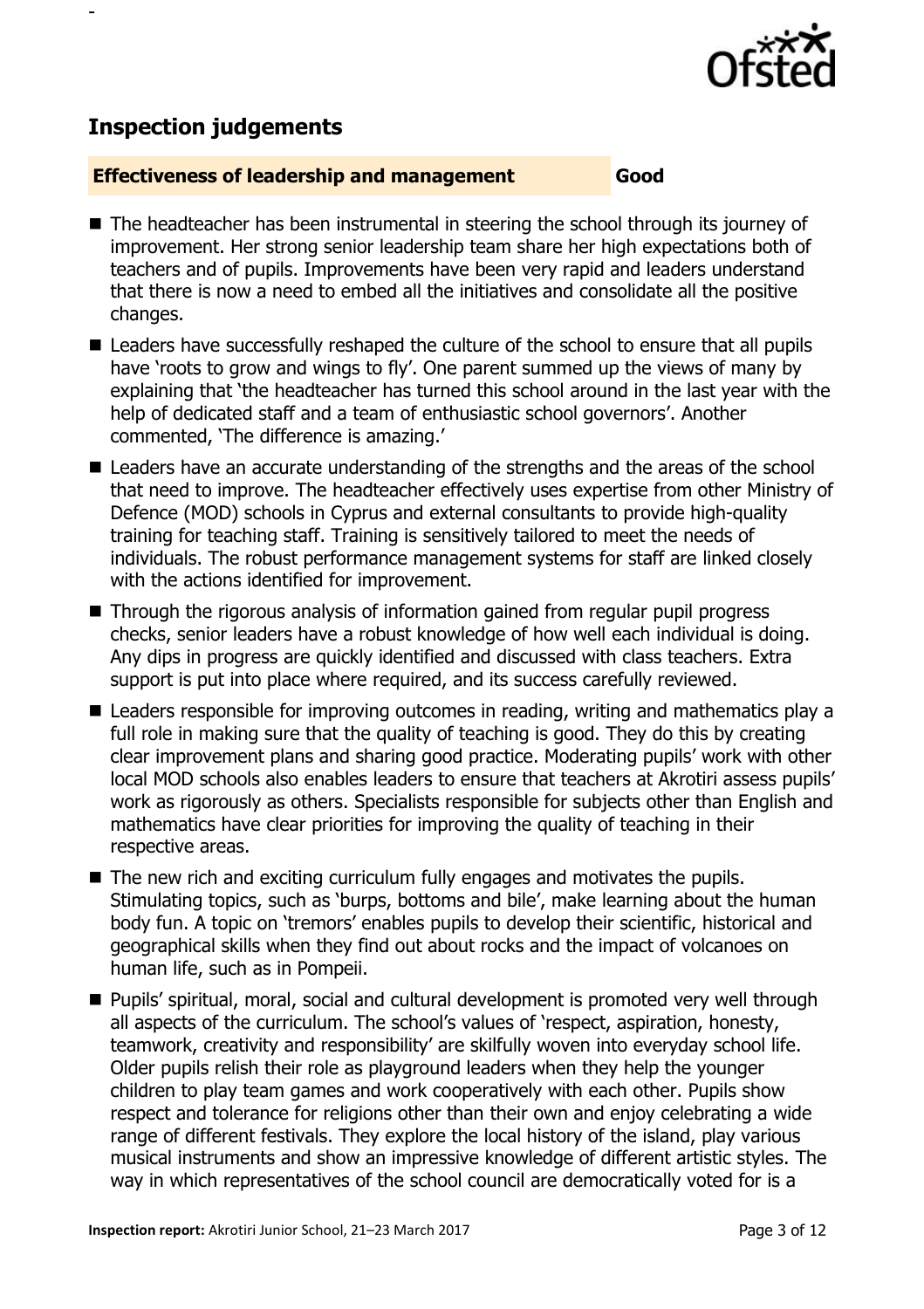

strong example of how the school promotes British values and integrates its principles into school life.

- A very small minority of parents reported that communication between home and school was weak. Inspectors confirmed that the school has an 'open door' approach to parents and is always looking for further ways to ensure that parents feel able to approach the school with any worries or concerns.
- Most parents are happy with the leadership and management of the school and recognise the rapid improvements made to the school. As one parent explained, 'I have complete confidence my children are receiving a good standard of education… Mrs Robinson should feel proud of what her and her staff have done.'

## **Governance of the school**

-

- The well-trained school governance committee (SGC) offer a range of good skills and participate fully in all aspects of school life.
- Members of the SGC are aware of the challenges that senior leaders and teachers face, given the ever-changing make-up of the school, and share the headteacher's drive for continuing improvement.
- The regular reports that the SGC receive from the headteacher and senior leaders provide useful information on how well both teachers and pupils are performing. Coupled with their routine visits into school, members of the SGC are very clear about the areas of priority and how these are been systematically tackled by senior leaders.

## **Safeguarding**

- The arrangements for safeguarding are effective.
- Rigorous recruitment and vetting procedures are very robust and records systematically maintained. Policies and procedures are kept up to date and all staff and governors are fully trained in all aspects of safeguarding, including child sexual exploitation, female genital mutilation and the risks of extremism.
- The school provides an environment where pupils feel safe and secure. Staff take great care of their pupils and their safety is never compromised. Risk assessments ensure that pupils are kept safe both when they are in school and when out on educational visits.
- Staff know their pupils very well and are quick to spot and notify the designated safeguarding lead of any problems, including unusual patterns of behaviour or attendance. Any concerns are swiftly recorded, investigated and specialist agencies involved when required.

## **Quality of teaching, learning and assessment Good**

- Teaching and learning are good across all key stages. Teachers have high expectations and, as one pupil explained, 'They push us to the limits.'
- Relationships between adults and pupils are warm and positive. Teachers and teaching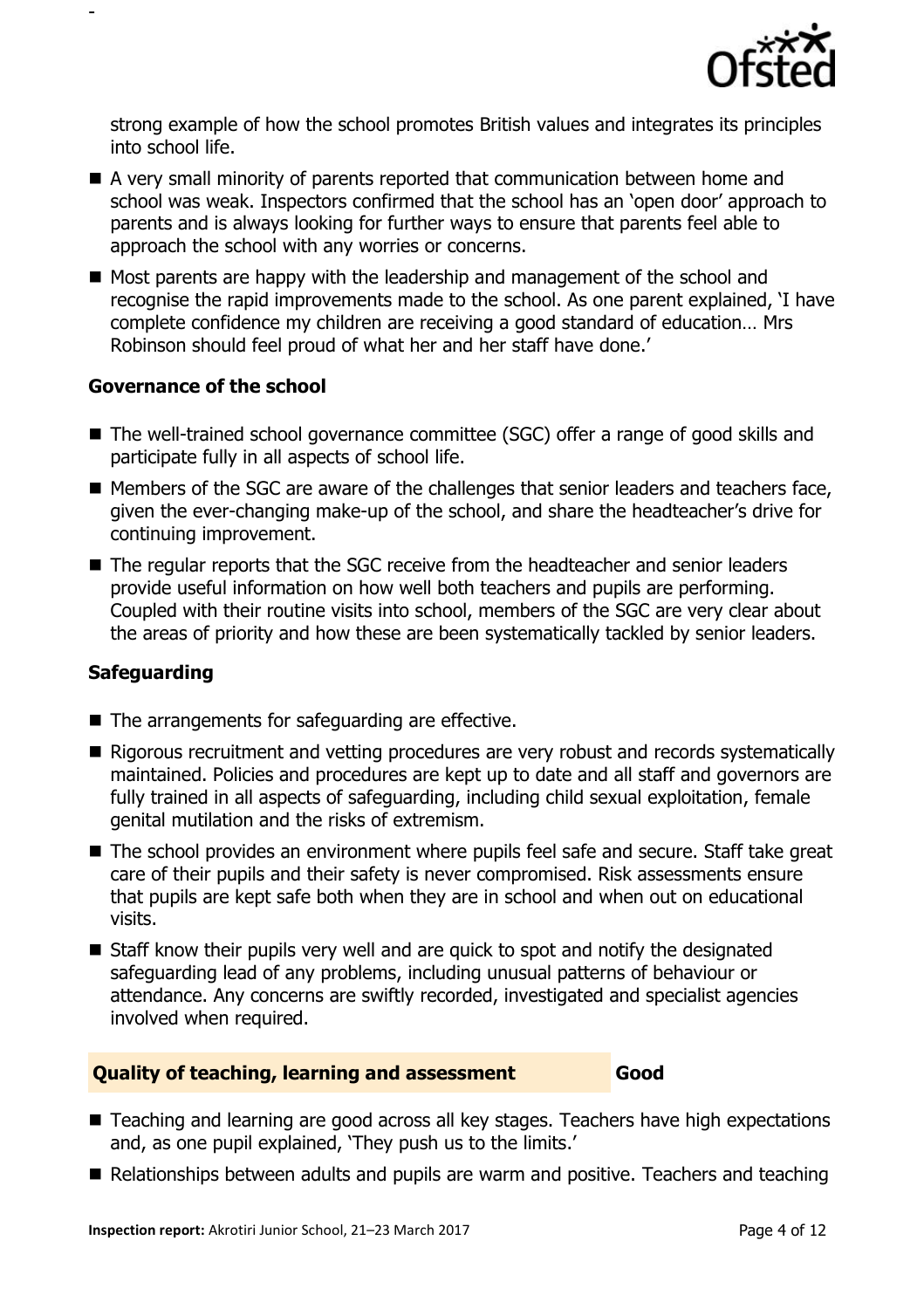

assistants work seamlessly together to create vibrant and exciting classrooms which fully engage the pupils in their learning.

-

- Teachers have good subject knowledge and make it clear to the pupils what skills they are learning. Pupils are helped to have a secure understanding of the concepts they learn because they are encouraged to use accurate and precise terminology.
- Teaching assistants effectively reinforce key skills with individuals or in small groups where activities are tailored to meet specific needs.
- Teachers monitor pupils' learning and progress and provide good-quality feedback using the school's agreed marking policy.
- $\blacksquare$  Phonics is taught well. The consistent approach ensures that all pupils make good progress. Those who find learning sounds a challenge are given extra help to support them.
- Reading is taught well and comprehension skills are developed systematically. Teachers ensure that pupils study a wide range of literature that interests and engages them in their learning. Pupils grasp new concepts and apply their thinking to different mathematical problems because they are taught well. However, pupils, including those who are most able, are not, as yet, being fully supported to develop and extend their writing and mathematical skills across other subjects, such as history and geography.
- Teachers and teaching assistants are skilled in providing precise support for pupils who have special educational needs and/or disabilities. Staff are proficient in helping pupils to manage their feelings so that they make good progress and integrate successfully with their classmates.
- **Pupils very much enjoy the regular homework projects which extend their learning.** Making volcanoes and creating models of the Statue of Liberty and the Empire State Building are a few examples of how their learning is enhanced at home.
- Most parents who responded to the online inspection questionnaire felt that their children were well taught and that teachers provide them with accurate information about the progress they are making.

## **Personal development, behaviour and welfare <b>COUTS** Outstanding

## **Personal development and welfare**

- The school's work to promote pupils' personal development and welfare is outstanding.
- **Pupils explain that 'everyone makes an effort to be supportive to each other'. They all** know how it feels to arrive at a new school, often midway through an academic year, and show great sensitivity and warmth to any newcomers. Pupils also talk very empathetically about how they support each other when their friends move on to another MOD school.
- **Pupils very confidently take on a variety of responsibilities, such as members of the** school council and playground leaders. They carry out their roles extremely sensibly, and with great pride, and learn to be responsible citizens.
- **Pupils have a very clear understanding of internet safety and know how to keep safe**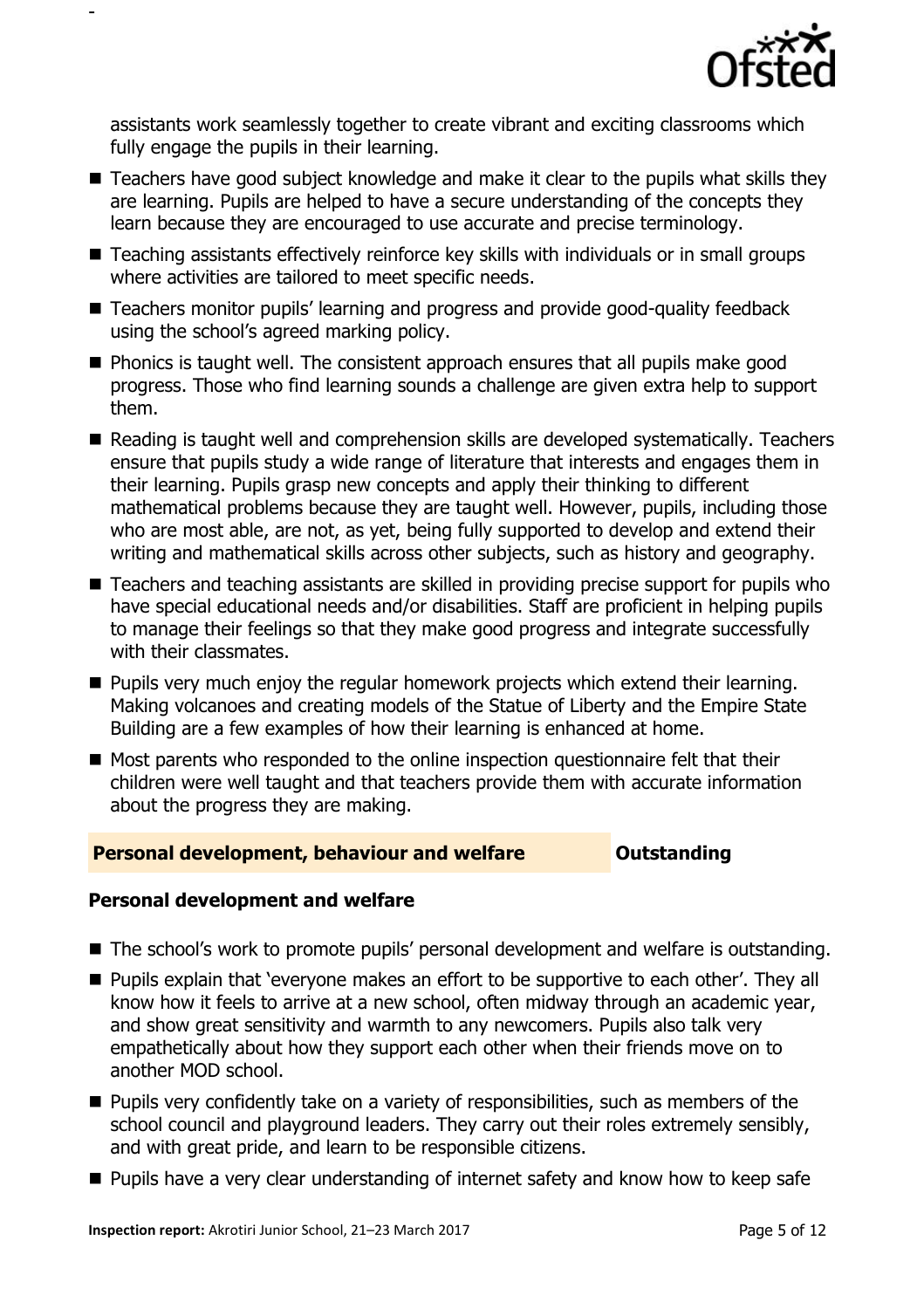

when using any form of electronic communication. Older pupils have a secure understanding of drugs and alcohol misuse. High levels of engagement in sporting and outdoor activities reflect the pupils' secure knowledge of keeping healthy and fit.

- Pupils understand about the different types of bullying, including racist name-calling and aggressive language. Pupils say there is no bullying and school records support this. They say that staff would be quick to sort out any problems if they did occur.
- Staff are extremely skilled in tackling pupils' personal and emotional needs. They know all the pupils exceptionally well and respond quickly to any specific needs or concerns.
- The vast majority of parents who responded to the online inspection questionnaire reported that they felt that their children were well looked after.

## **Behaviour**

-

- $\blacksquare$  The behaviour of pupils is outstanding.
- **Pupils' attitudes to their learning are extremely impressive. They show deep levels of** concentration and are always eager to do their best. Pupils respond exceptionally well to the teachers' high expectations of learning and behaviour. They work very well together, take turns to speak and are extremely respectful of each other's views.
- Incidents of low-level disruption in lessons are extremely rare and this enables pupils to focus on their learning without any interruptions.
- Pupils are extremely polite and courteous and move around the school calmly and sensibly. Their behaviour at breaktimes is exemplary.
- $\blacksquare$  Pupils confidently talk to visitors about their work and report that 'it is a very exciting school' which they enjoy coming to. This is reflected in the good attendance rates and the daily punctuality of the pupils.

## **Outcomes for pupils Good**

- Some children start the foundation stage with well-developed personal, social and emotional skills, the ability to speak clearly and listen carefully. Other children are at an earlier stage of development and have limited social and communication skills. Effective teaching, very stimulating provision and the strong bonds that children form with the teaching staff ensure that children make good progress during their time in foundation stage 1 and 2. Over the past three years, an above average proportion of children have left foundation stage 2 having achieved a good level of development. However, there is no complacency, and leaders continually strive to increase this proportion and ensure that all foundation stage children, including the most able, are fully extended in their learning.
- In 2016, the proportion of Year 1 pupils who met the expected level in the phonics screening check was below the national average. At the start of the new academic year, senior leaders introduced a new, consistent way of teaching the sounds that letters make. This has ensured that current pupils use their phonics skills with greater confidence and the vast majority are working at the expected level.
- The Year 2 pupils who did not meet the expected level in the Year 1 phonics check last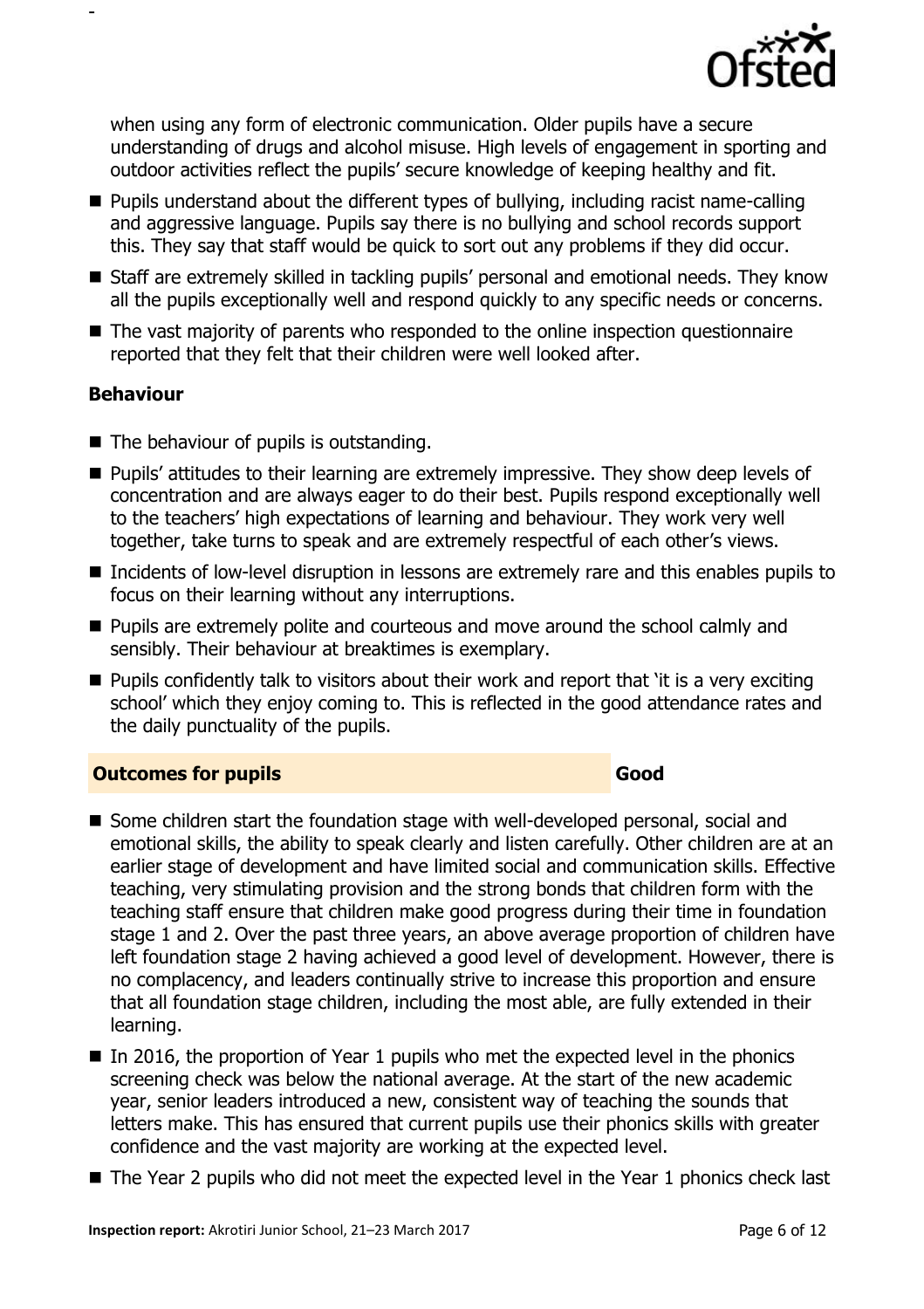

year have received extra individual and group support to accelerate their progress. As a consequence, they now confidently work out words they do not know and read with fluency.

- Outcomes in the 2016 national tests for Year 2 pupils were disappointing, with far fewer than average working at or exceeding the expected levels in reading, writing and mathematics. Focused staff training, including subject leaders modelling effective teaching, coupled with a greater emphasis on providing a stimulating and engaging learning environment, have accelerated the progress made in Years 1 and 2. Current pupils' work indicates that they are working at the expected level for their age, with some examples of the most able being challenged towards a greater than expected level.
- The Year 6 outcomes in the 2016 national tests were broadly average overall. However, pupil outcomes in reading were below the national average, particularly for boys and the most able. Following the introduction of a progressive spelling programme in key stage 2, gaps in the pupils' knowledge are being successfully tackled. Pupils are also extending their reading skills well through the effective use of high-quality text to engage them in their topic work. For example, by reading 'Goodnight Mr Tom', Year 6 successfully used the text as a stimulus for their writing about life as an evacuee when they were learning about the Second World War.
- Pupils who have special educational needs and/or disabilities are making good progress from their starting points in reading, writing and mathematics. This is because of the high-quality provision they receive which is carefully tailored to meet their specific needs.

## **Early years provision Good Good**

-

## ■ The leadership and management of the foundation stage is good. Teaching staff are well trained, effectively deployed and have a good understanding of how young children learn.

- Relationships are very strong. Staff take time to get to really know each child and this enables them to cater for individual needs. Planned activities ensure that there is an appropriate balance between working alongside children to model learning and ask challenging questions. For example, children who were happily playing with water were encouraged to refocus their learning when they were asked to count out six cups of water.
- **Plenty of opportunities are available for children to explore their stimulating and vibrant** indoor and outdoor learning environments. This ensures that they leave the foundation stage well prepared for the next stage of their education. The vast array of exciting opportunities develops the children's curiosity and effectively promotes their ability to solve problems. Their creative skills are particularly well developed through the rich and varied role play activities, such as the doctor's surgery, the café, animal trails or digging for dinosaurs. Nevertheless, the foundation stage leader is not complacent about the progress that the children make, recognising that the most able could be further challenged.
- Staff regularly observe and assess the children's performance in different areas of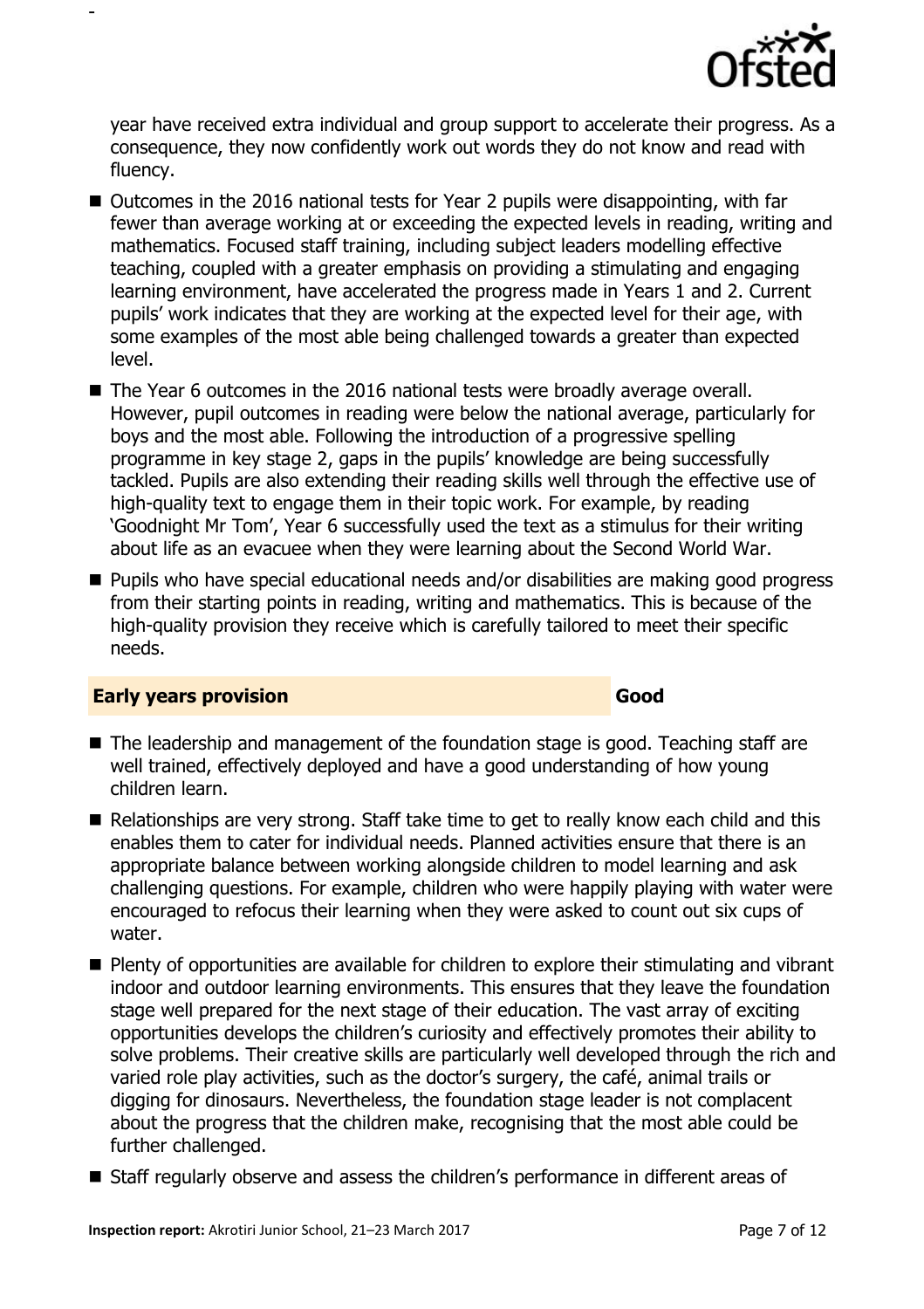

learning. Although an electronic system for recording children's progress has been very recently introduced to capture their learning and share with parents, the foundation stage leader is fully aware that its use still needs further development.

-

- Regular opportunities to share their children's achievements help parents to keep up to date with their progress. Workshops for parents to learn about the school's approach to teaching phonics and reading have led to an increase in support from home.
- Behaviour in the foundation stage is good. Staff act as sensible role models and constantly demonstrate high expectations of behaviour. Children happily take turns with each other and cooperate well. Their levels of sustained concentration are impressive.
- Staff are very well trained in all aspects of keeping children safe. Risk assessments are in place for all outside activities, including trips and visits. Children play safely at all times and handle equipment carefully.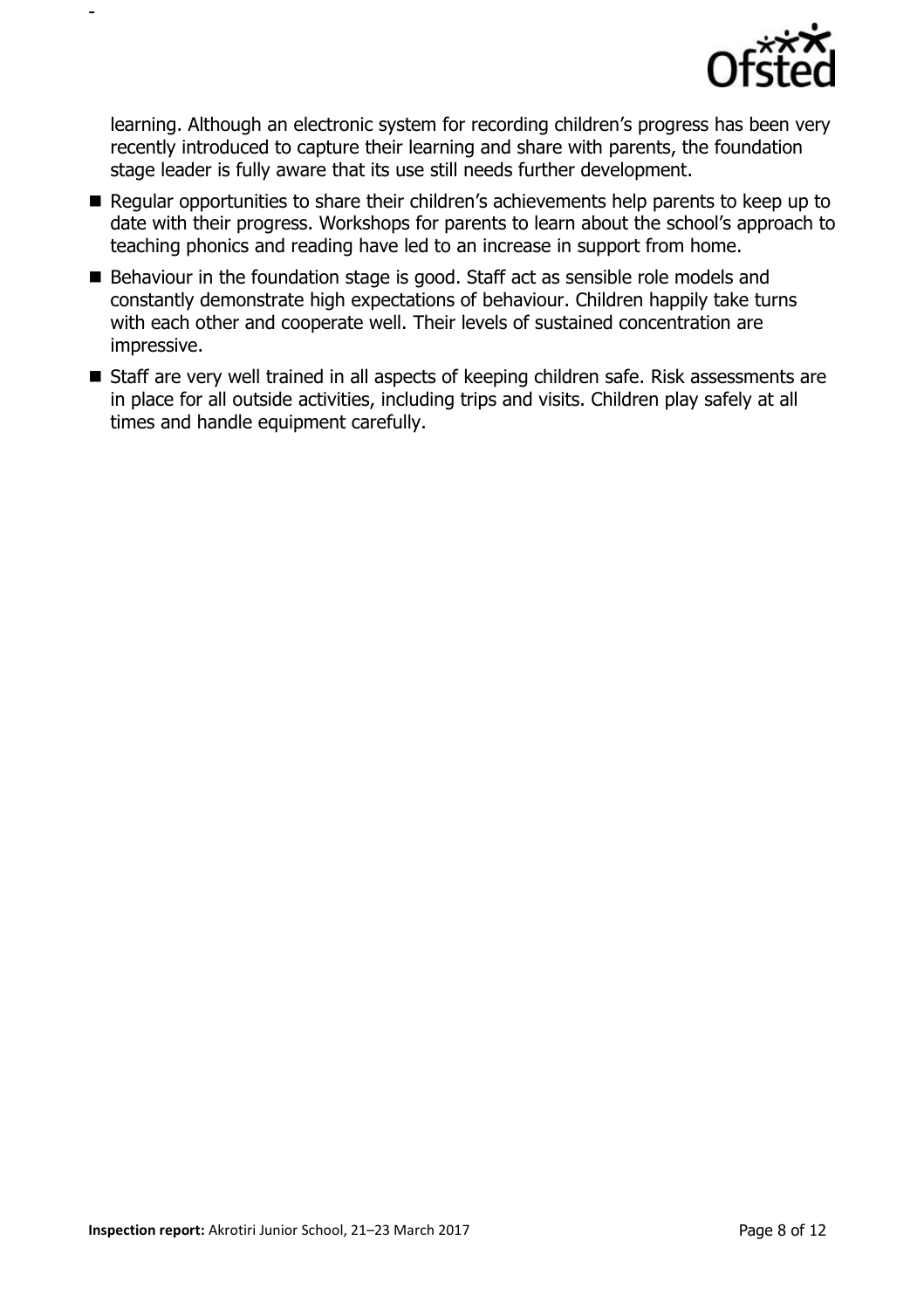

## **School details**

-

| Unique reference number | 132415                      |
|-------------------------|-----------------------------|
| Local authority         | Ministry of Defence Schools |
| Inspection number       | 10026900                    |

This inspection was carried out under section 5 of the Education Act 2005.

| Type of school                      | Primary                         |
|-------------------------------------|---------------------------------|
| School category                     | Ministry of Defence             |
| Age range of pupils                 | 3 to 11                         |
| <b>Gender of pupils</b>             | Mixed                           |
| Number of pupils on the school roll | 464                             |
| Appropriate authority               | Ministry of Defence Schools     |
| Chair                               | Group Captain Michael Blackburn |
| <b>Headteacher</b>                  | Rebecca Robinson                |
| Telephone number                    | 00357 252 76167                 |
| Website                             | www.akrotiri.school             |
| <b>Email address</b>                | AkrotiriSchool@modschools.org   |
| Date of previous inspection         | October 2014                    |

## **Information about this school**

- Akrotiri is a large primary school with 23 classes. It serves the children of the British Forces and civilian families based at Akrotiri station.
- Approximately half of the school are in foundation stage 1 and 2 which cater for children aged 3 to 5. Nursery children attend foundation stage 1 on a part-time basis.
- The proportion of pupils for whom English is an additional language and the proportion of pupils from minority ethnic backgrounds are both below average.
- In common with many other Ministry of Defence schools, the number of children and staff who join or leave other than at normal times is very high. Since September 2016 the school has had 162 arrivals and 70 leavers.
- The vast majority of pupils are of White British heritage.
- The proportion of disadvantaged pupils is slightly below the national average.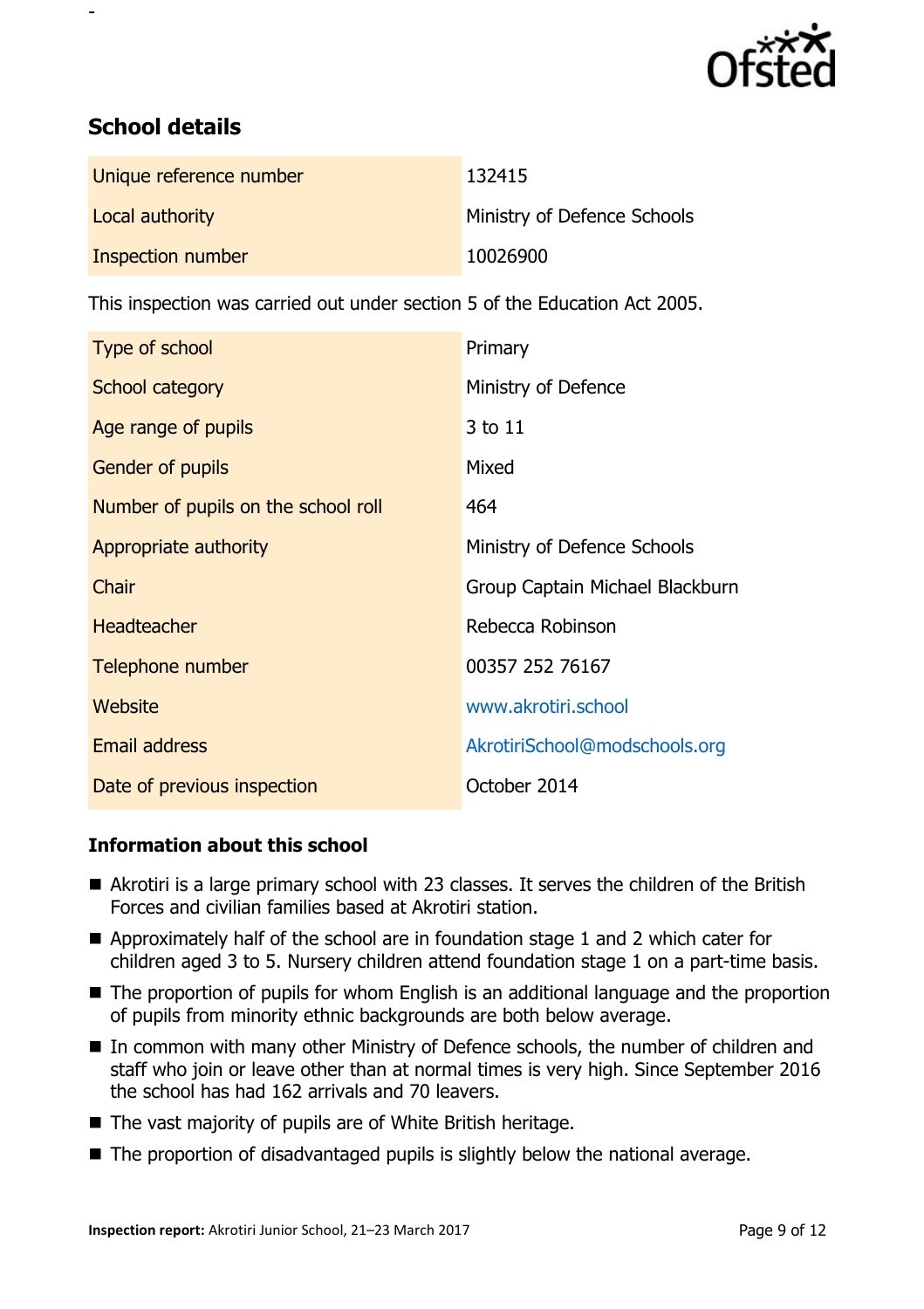

A below average proportion of pupils have special educational needs and/or disabilities.

-

- Since the last section 5 inspection, there have been a number of significant changes to the senior leadership team, teaching staff and members of the SGC. The current headteacher was appointed in March 2016 and the deputy headteacher in September 2015. Since the start of this academic year, just under half of the teachers were newly appointed to the school. The current Chair of the SGC has been in post since September 2016 and there are also a number of new governors.
- The school meets the government's current floor standards, which are the minimum expectations for pupils' attainment and progress in English and mathematics by the end of Year 6.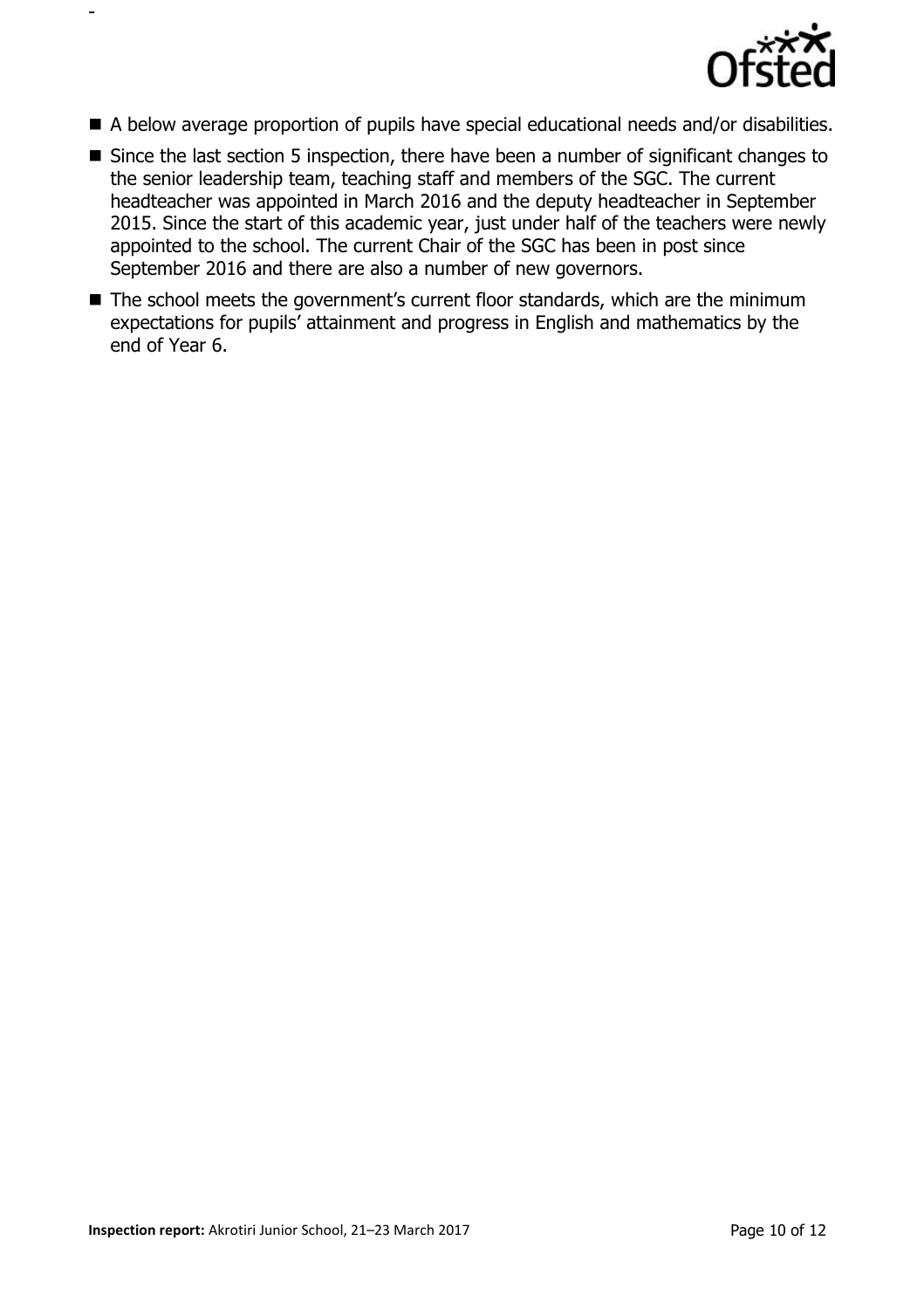

## **Information about this inspection**

- The inspection took place over three days. Inspectors observed teaching and learning across the school, which were jointly observed with the headteacher, deputy headteacher and other members of the senior leadership team. In addition, they made visits to assemblies and spent time out in the playground during breaktimes.
- Meetings were held with school leaders, members of the SGC and pupils. The lead inspector also had a telephone call with the school's adviser from the MOD.
- Inspectors took account of the 89 responses to Parent View, the online questionnaire, and the written comments that were submitted. They also considered 48 responses to the Ofsted staff questionnaire and 10 responses by pupils.
- Inspectors observed the school's work and looked at a range of documents, including the school's improvement plans. They examined information on pupils' current progress and safeguarding procedures.
- **Inspectors listened to pupils read, talked to them in classrooms and evaluated samples** of their work.

## **Inspection team**

-

Lorna Brackstone, lead inspector **Her Majesty's Inspector** 

**Jane Wotherspoon Contract Inspector**